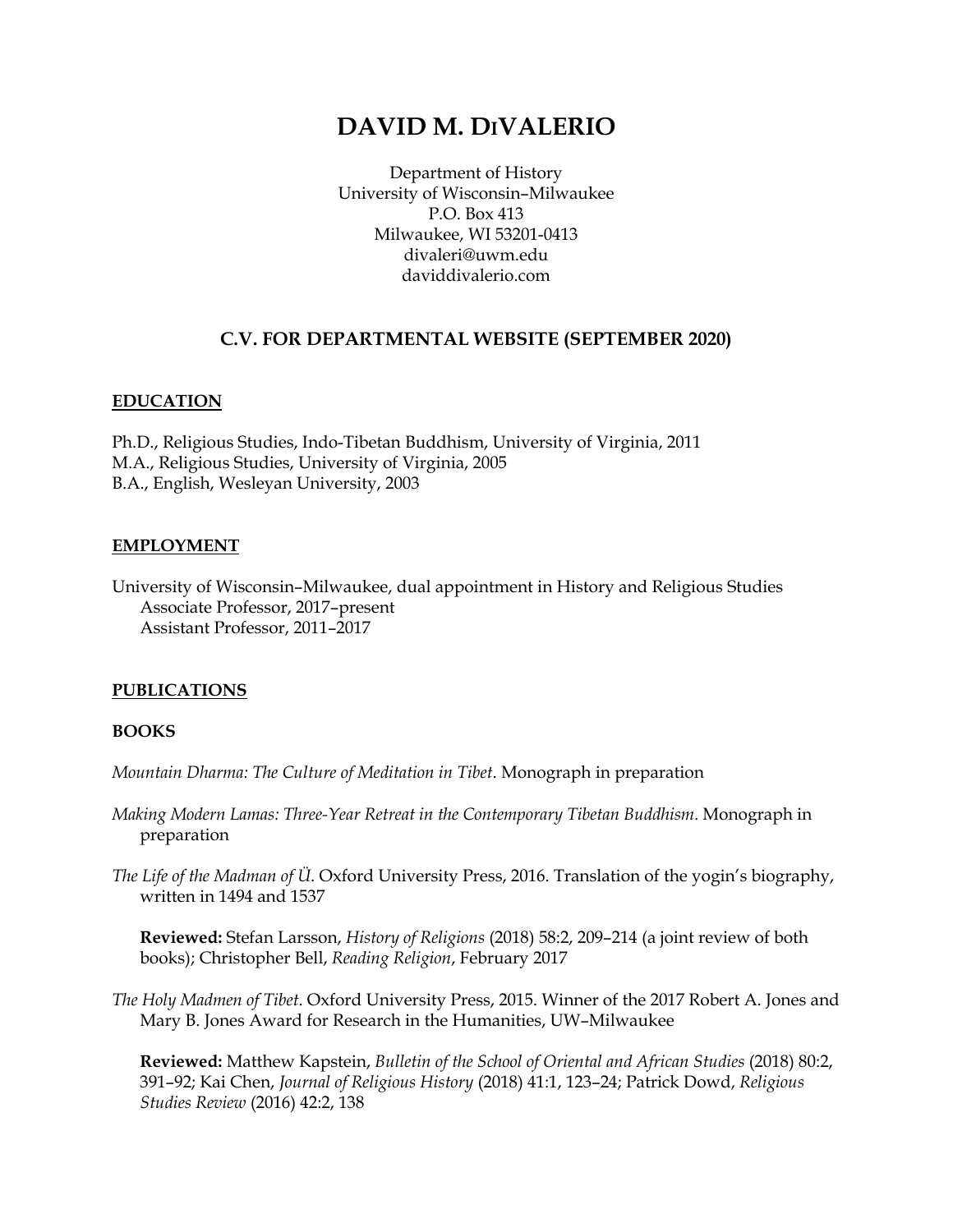### **ARTICLES**

- "The Long and Short History of the Tibetan Buddhist Three-year Retreat." Article in preparation.
- "The Monk-Hermit Dichotomy and the Charisma of Unsettled Spaces: Toward a Theory of Eremitism." Under review.
- "Tibetan Buddhist Hagiography and the Madman of Ü," in *Encyclopedia of the Global Middle Ages*. ARC-Humanities Press, 2021
- "Conclusion" to the edited volume, *Hagiography and Patronage*. Amsterdam University Press, 2021

"Buddhist Monasticism," chapter in *Buddhism: The Basics*. Bloomsbury, 2021

- "A Preliminary Controlled Vocabulary for the Description of Hagiographic Texts." *Religions* (10)10, 2019. Special issue titled *Comparative Hagiology: Issues in Theory and Method*
- "Ünyon Künga Zangpo." *The Treasury of Lives* (treasuryoflives.org), 2018
- "Re-animating the Great Yogin: On the Composition of the Hagiographies of the Madman of Tsang." *Revue d'Etudes Tibétaines* 30 (April 2015): 25–49
- "Buddhism and Hinduism," entry for the *Oxford Encyclopedia of American Culture and Intellectual History*, 2013

### **BOOK REVIEWS**

- Review of *Thomas Merton's Encounter with Buddhism and Beyond*, by Jaechan Anselmo Park. *Journal of Buddhist Christian Studies*. Projected 2020.
- Review of *Envisioning a Tibetan Luminary: The Life of a Modern Bönpo Saint*, by William M. Gorvine. *The Journal of Religion*, accepted for publication; forthcoming, 2020
- Review of *Making Sense of Tantric Buddhism: History, Semiology, and Transgression in the Indian Traditions*, by Christian K. Wedemeyer. *Religions of South Asia* 8.3 (2014): 369–71
- Review of *Theos Bernard, The White Lama: Tibet, Yoga, and American Religious Life*, by Paul Hackett. *Journal of Buddhist Ethics* 20 (2013): 654–61
- "Chasing Tibet's Demons: A Review," discussing five Tibetological books. *Religious Studies Review* 38.2 (2012): 61–8

### **AWARDS**

| 2020-2021 | Robert H. N. Ho Family Foundation Research Fellowship (administered by<br>ACLS). Research leave to be taken in the 2021-2022 academic year |
|-----------|--------------------------------------------------------------------------------------------------------------------------------------------|
| 2020-2021 | Center for Twenty-first Century Studies Research Fellowship, UWM                                                                           |
| 2020      | Advancing Research and Creativity grant, UWM. To be used for fieldwork in<br>France, summer 2022                                           |
| 2019      | Bruce Fetter Faculty Research Award, Department of History, UWM. For<br>fieldwork in France                                                |
| 2017      | Robert A. Jones and Mary B. Jones Award for Research in the Humanities at<br>UWM, for The Holy Madmen of Tibet                             |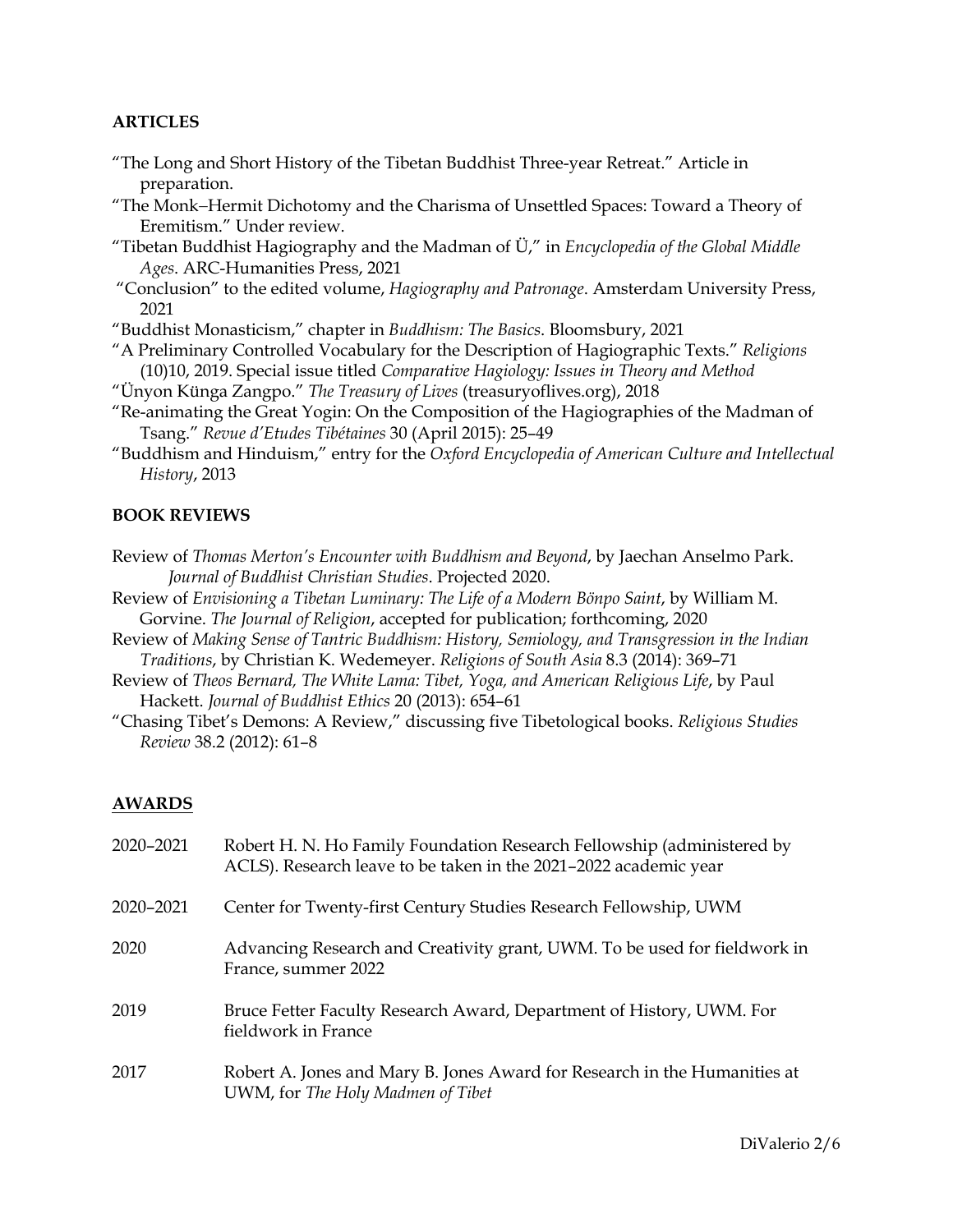2013 Graduate School Research Committee Award, UWM. For summer research in Nepal and Mongolia 2010 Dissertation Acceleration Fellowship, University of Virginia 2009 Junior Fellowship, American Institute for Indian Studies, for dissertation fieldwork in India

2003, 2004–2006, Foreign Language and Area Studies (FLAS) Grant, for Tibetan and Sanskrit language study at the University of Virginia, the University of Chicago, and Tibet University

2003–2004, 2006–2008, 2010, Presidential Fellowship, University of Virginia, for master's and doctoral coursework

# **INVITED LECTURES**

- TBA "The Making and Unmaking of Meditative Space," Colgate University
- 2020 "Food will roll uphill": Meditative Retreat and the Problem of Sustenance, University of Wisconsin–Madison, Center for South Asia lecture series, February 13
- 2019 "Le soi ascétique: approches de la subsistance dans la retraite de méditation à long terme," École Pratique des Hautes Études, May 27
- 2018 A Conversation with Geshe Gedun Sherab on meditative retreat, sponsored by the UVA Tibet Center and the Contemplative Sciences Center, September 27
- 2018 "Meditative Retreat in Tibetan Buddhism: Questions and Sources," University of Virginia, April 18
- 2016 "Sacred Persistence: Toward a Redescription of Yogism," University of Chicago, South Asia Seminar Series, April 14
- 2016 "Mandalas: Portals to Enlightenment," Carroll University, lecture accompanying the building of a sand mandala by Tibetan monks of Drepung Loseling monastery, March 28
- 2015 "Who Was Drukpa Künlé?", Georgetown University, February 10
- 2013 "Tibetan 'Madmen' in the Marketplace" (short version), Leipzig University, international conference titled Challenging Consensus: Religious Non-conformism and Cultural Dynamics, February 1–3
- 2012 "Tibetan 'Madmen' in the Marketplace," University of Wisconsin–Madison, Center for South Asia lecture series, October 25; also delivered at Rubin Museum of Art/Tibetan Buddhist Resource Center, New York, April 26, 2011
- 2011 "China and Tibet: A History of Exploitation," Greater Milwaukee United Nations Association, October 8
- 2009 "*grub thob smyon pa'i skor* [On Holy Madmen]," lecture given in Tibetan to the Advanced Tibetan Studies Seminar, Library of Tibetan Works and Archives, Dharamsala, India, June 9; and to the annual Intensive Translation Training Workshop, LTWA, August 7

# **CONFERENCE ACTIVITY**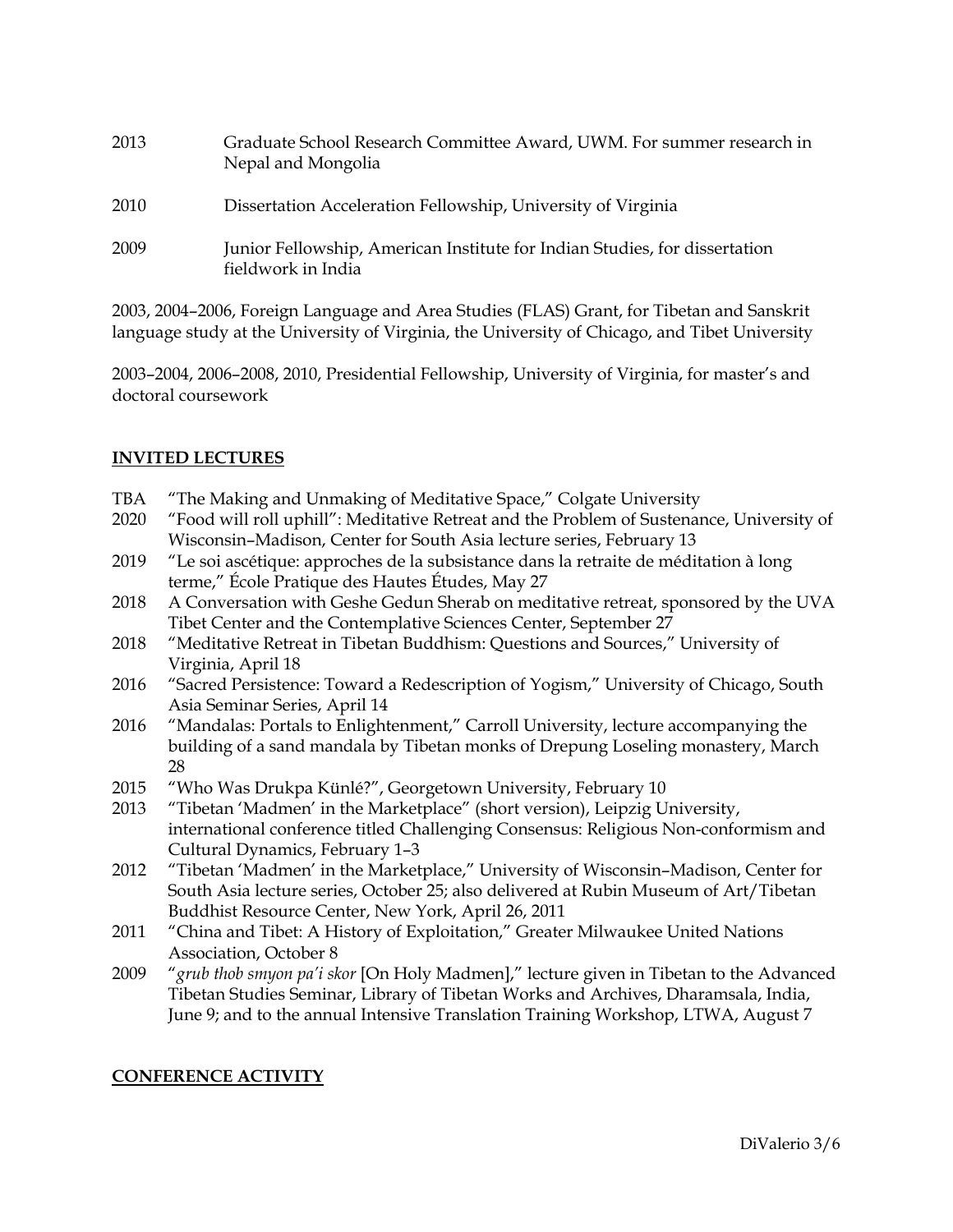- 2020 "Becoming a New You through Mindfulness (A Critique)," New Paths in Teaching Buddhist Studies workshop, University of Toronto, February 21–22
- 2019 "'At Least You Meet People': Meditative Retreat and Community Formation," paper given at the Fifteenth Seminar of the International Association for Tibetan Studies, Paris, July 7–13
- 2019 "The Second Renunciation: Meditative Retreat in Medieval Tibet," paper given at the International Medieval Congress, Leeds, July 1–4
- 2018 "Yanggönpa's *Mountain Dharma*: An Enchanted, Tantric, Renunciatory Technology of the Selfless Self," paper given at the meeting of the American Academy of Religion, Denver, November 17–20
- 2018 Respondent, panel titled "Hagiography and Patronage," Comparative Studies in Religions Unit, at the meeting of the American Academy of Religion, Denver, November 17–20
- 2016 "On The Life of the Madman of  $\ddot{\mathrm{U}}$ ," paper given at the Fourteenth Seminar of the International Association of Tibetan Studies, Bergen, Norway, June 19–25
- 2014 Response to Christian K. Wedemeyer's *Making Sense of Tantric Buddhism*, as part of a panel discussion of the book, at the meeting of the American Academy of Religion, San Diego, November 22–25
- 2013 "How to Become a Siddha in Tibet: A Case Study," paper given at the meeting of the American Academy of Religion, Baltimore, November 23–26
- 2013 "Who was Drukpa Künlé?" paper given at the Thirteenth Seminar of the International Association of Tibetan Studies, in Ulaanbaatar, Mongolia, July 21–27
- 2010 "'Holy Madness' as Self-Representation: Tsangnyön Heruka and Chögyam Trungpa," paper given at the meeting of the American Academy of Religion, Atlanta, October 30– November 1
- 2010 "The Mad Saint of Tsang: A Tibetan Iconoclast and Icon," paper given at the Forum for Interdisciplinary Dialogue, Jefferson Scholars Foundation, University of Virginia, September 23–24
- 2010 "The Madman of Tsang (1452–1507): Eater of Brains, Fundamentalist, Saint," paper given at the Twelfth Seminar of the International Association of Tibetan Studies, Vancouver, August 15–21
- 2008 "A New Direction in the Study of Tibet's Holy Madmen," paper given at the Mid-Atlantic Regional Meeting of the American Academy of Religion, New Brunswick, NJ, March 12–15

# **COURSES TAUGHT**

# **UNIVERSITY OF WISCONSIN–MILWAUKEE**

Buddhism Across Asia (F2011, F2012, F2013, F2015, F2016, F2018, S2019) Tibetan Buddhism (S2012, S2013, S2014, S2016, S2017) World History to 1500 (F2018, F2019, F2020) Saints and the Making of Sainthood (S2012, S2013, S2014, S2015, S2016) Theories of Religion (F2011, F2012, F2013, F2014, F2015, S2019, S2020) Introduction to World Religions (F2016, F2018, F2019) Marx and Religion in Tibet (graduate-level) (S2015) Technologies of the Self (graduate-level) (S2020)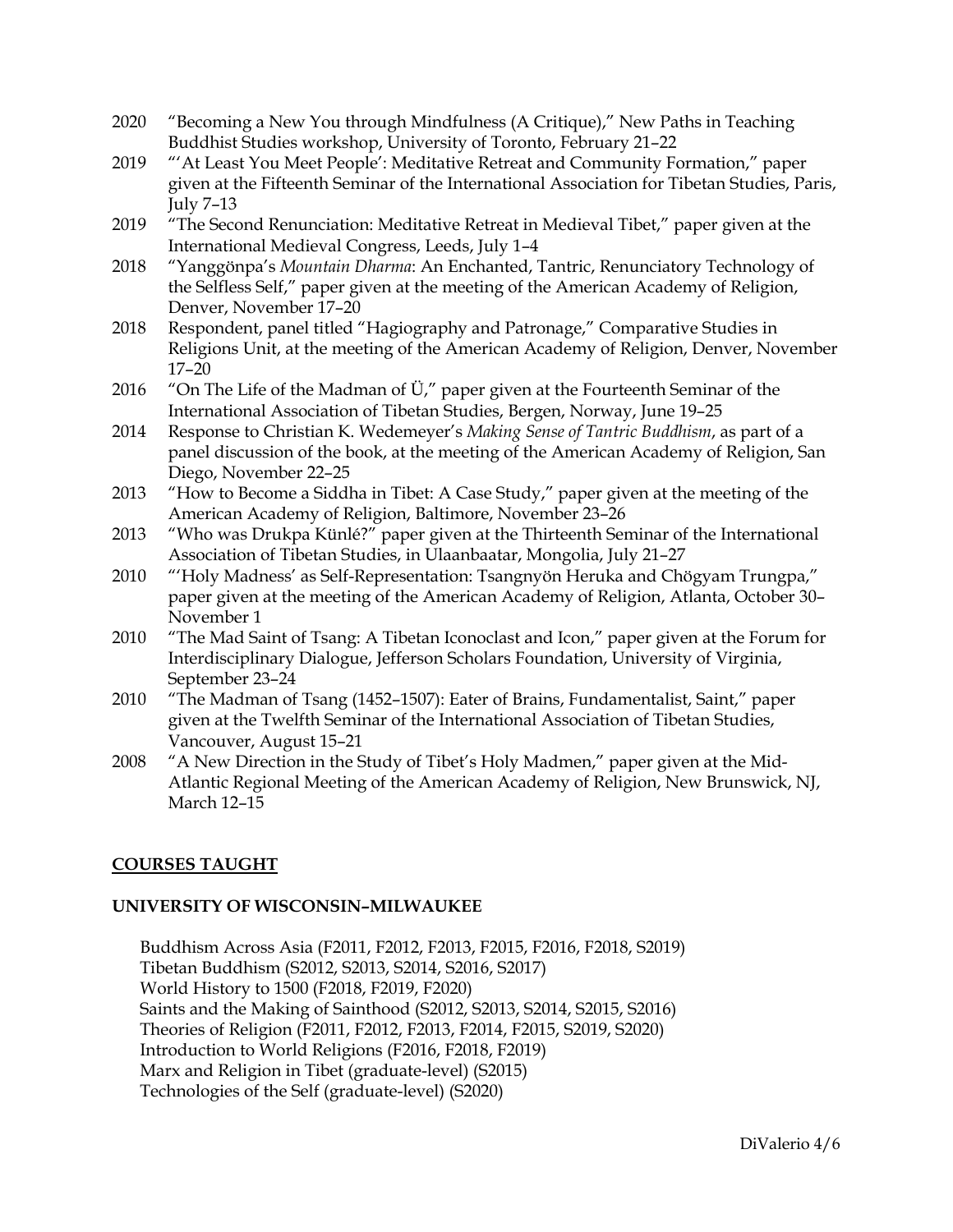### **UNIVERSITY OF VIRGINIA**

Tibetan Buddhism (F2008, S2011) Tantric Buddhism (F2008)

### **SERVICE TO PROFESSION**

Reviewer of book manuscripts for Oxford University Press and the University of Virginia Press Reviewer of article manuscripts for Oxford University Press, *Critical Research on Religion*, *Religions*, *Studies in Chinese Religions*, and *Sustainability*

Member of the UWM Critical East Asian Humanities Reading Group, 2018–present

- Organized panel titled "Buddhist Cultures of Meditation" for the 2018 meeting of the American Academy of Religion in Denver (November 17–20)
- Co-organized with John Nemec a panel discussion of Christian Wedemeyer's *Making Sense of Tantric Buddhism: History, Semiology, and Transgression in the Indian Traditions* at the 2014 meeting of the American Academy of Religion in San Diego (November 22–25).
- Organized panel titled "'Holy Madmen' (*grub thob smyon pa*) from a Variety of Perspectives" at the Twelfth Seminar of the International Association of Tibetan Studies, Vancouver, August 15–21

### **UNIVERSITY SERVICE**

### **COLLEGE- AND UNIVERSITY-LEVEL SERVICE**

Graduate Program Review Committee, 2018–2021 (Chair, 2019–present) Graduate Faculty Committee, 2019–2021 Research Policy and Advisory Committee, 2019–2020 Academic Planning and Curriculum Committee, 2018–2021 Admissions and Records Policy Committee, 2018–2019

### **DEPARTMENT- AND PROGRAM-LEVEL SERVICE**

Director, Religious Studies Program, 2020–present Religious Studies Advisory Committee, 2011–present (Chair, 2014–2017, 2020–present) Assessment Coordinator for Religious Studies Program, 2014–present

Department of History, Graduate Affairs Committee, 2013-2015, 2018-present (Chair, 2018present)

Department of History, Undergraduate Affairs Committee, 2012–2013, 2015–2017 Department of History, Faculty Affairs Committee, 2011–2012

Asian Studies Advisory Committee, 2014–present Department of Spanish and Portuguese, Executive Committee (augmenting), 2019–2020

# **LANGUAGES**